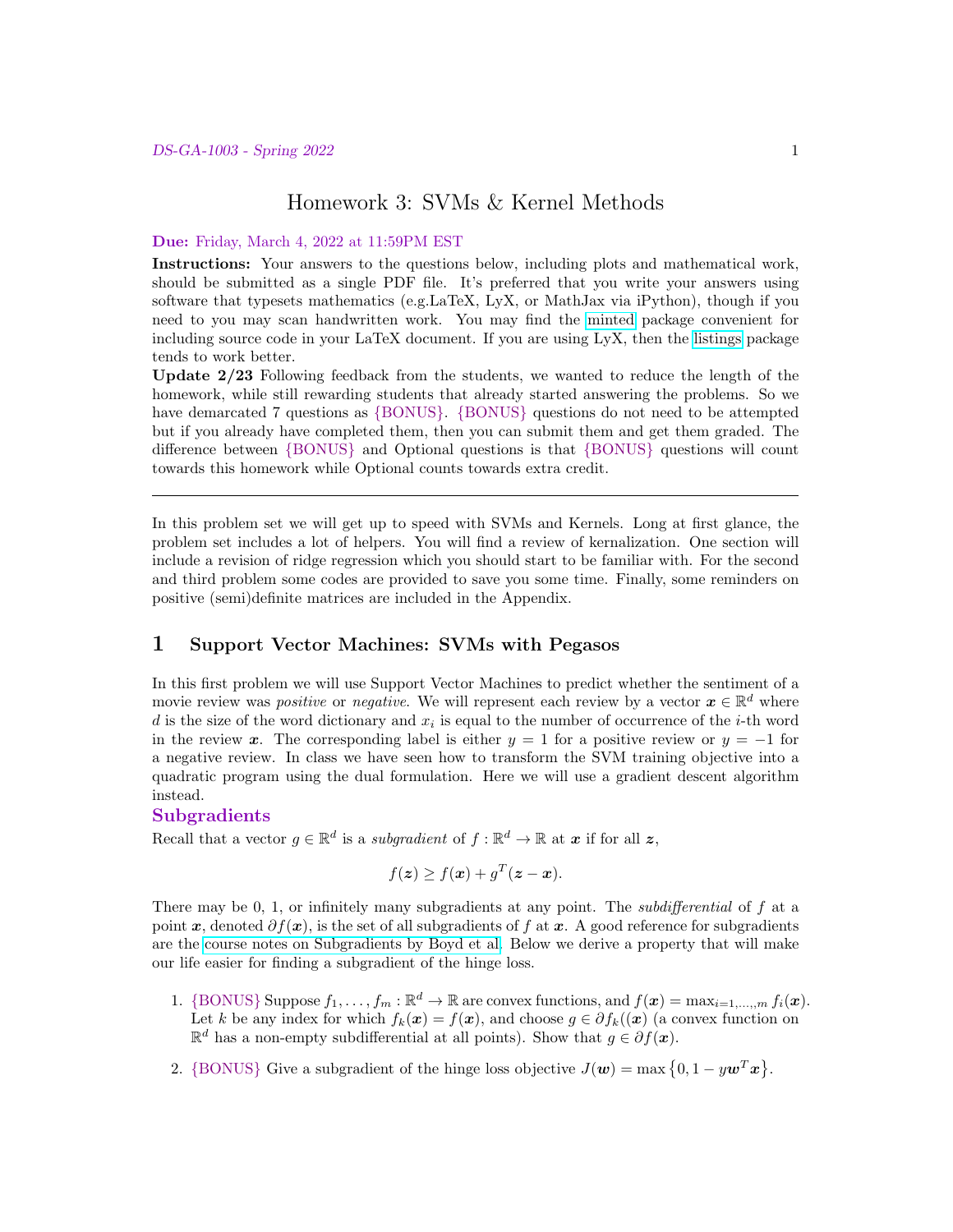3. {BONUS} Suppose we have function  $f : \mathbb{R}^n \to \mathbb{R}$  which is sub-differentiable everywhere, i.e.  $\partial f \neq \emptyset$  for all  $x \in \mathbb{R}^n$ . Show that f is convex. Note, in the general case, a function is convex if for all  $x, y$  in the domain of f and for all  $\theta \in (0, 1)$ ,

$$
\theta f(a) + (1 - \theta)f(b) \ge f(\theta a + (1 - \theta)(b))
$$

Hint: Suppose  $f$  is not convex, then by definition, there exists a point in some interval:  $x_0 \in (a, b)$ , such that  $f(x_0)$  lies above the line connection  $(a, f(a)), (b, f(b))$ . Is this possible if the function s sub-differentiable everywhere?

## SVM with the Pegasos algorithm

You will train a Support Vector Machine using the Pegasos algorithm<sup>[1](#page-1-0)</sup>. Recall the SVM objective using a linear predictor  $f(x) = \boldsymbol{w}^T \boldsymbol{x}$  and the hinge loss:

$$
\min_{\boldsymbol{w}\in\mathbb{R}^d} \frac{\lambda}{2} \|\boldsymbol{w}\|^2 + \frac{1}{n}\sum_{i=1}^n \max\left\{0, 1 - y_i \boldsymbol{w}^T \boldsymbol{x}_i\right\},\
$$

where n is the number of training examples and  $d$  the size of the dictionary. Note that, for simplicity, we are leaving off the bias term b. Note also that we are using  $\ell_2$  regularization with a parameter  $\lambda$ . Pegasos is stochastic subgradient descent using a step size rule  $\eta_t = 1/(\lambda t)$  for iteration number  $t$ . The pseudocode is given below:

> Input:  $\lambda > 0$ . Choose  $w_1 = 0, t = 0$ While termination condition not met For  $j = 1, \ldots, n$  (assumes data is randomly permuted)  $t = t + 1$  $\eta_t = 1/(t\lambda);$ If  $y_j w_t^T x_j < 1$  $w_{t+1} = (1 - \eta_t \lambda) w_t + \eta_t y_j x_j$ Else  $w_{t+1} = (1 - \eta_t \lambda) w_t$

- 4. Consider the SVM objective function for a single training point<sup>[2](#page-1-1)</sup>:  $J_i(\boldsymbol{w}) = \frac{\lambda}{2} ||\boldsymbol{w}||^2 +$  $\max\left\{0,1-y_i\boldsymbol{w}^T\boldsymbol{x}_i\right\}$ . The function  $J_i(\boldsymbol{w})$  is not differentiable everywhere. Specify where the gradient of  $J_i(w)$  is not defined. Give an expression for the gradient where it is defined.
- 5. Show that a subgradient of  $J_i(w)$  is given by

$$
gw = \begin{cases} \lambda w - y_i x_i & \text{for } y_i w^T x_i < 1 \\ \lambda w & \text{for } y_i w^T x_i \ge 1. \end{cases}
$$

You may use the following facts without proof: 1) If  $f_1, \ldots, f_n : \mathbb{R}^d \to \mathbb{R}$  are convex functions and  $f = f_1 + \cdots + f_n$ , then  $\partial f(x) = \partial f_1(x) + \cdots + \partial f_n(x)$ . 2) For  $\alpha \geq 0$ ,  $\partial(\alpha f)(x) = \alpha \partial f(x)$ . (Hint: Use the first part of this problem.)

<span id="page-1-1"></span><span id="page-1-0"></span><sup>1</sup>Shalev-Shwartz et al. [Pegasos: Primal Estimated sub-GrAdient SOlver for SVM.](http://ttic.uchicago.edu/~nati/Publications/PegasosMPB.pdf)

<sup>&</sup>lt;sup>2</sup>Recall that if i is selected uniformly from the set  $\{1, \ldots, n\}$ , then this objective function has the same expected value as the full SVM objective function.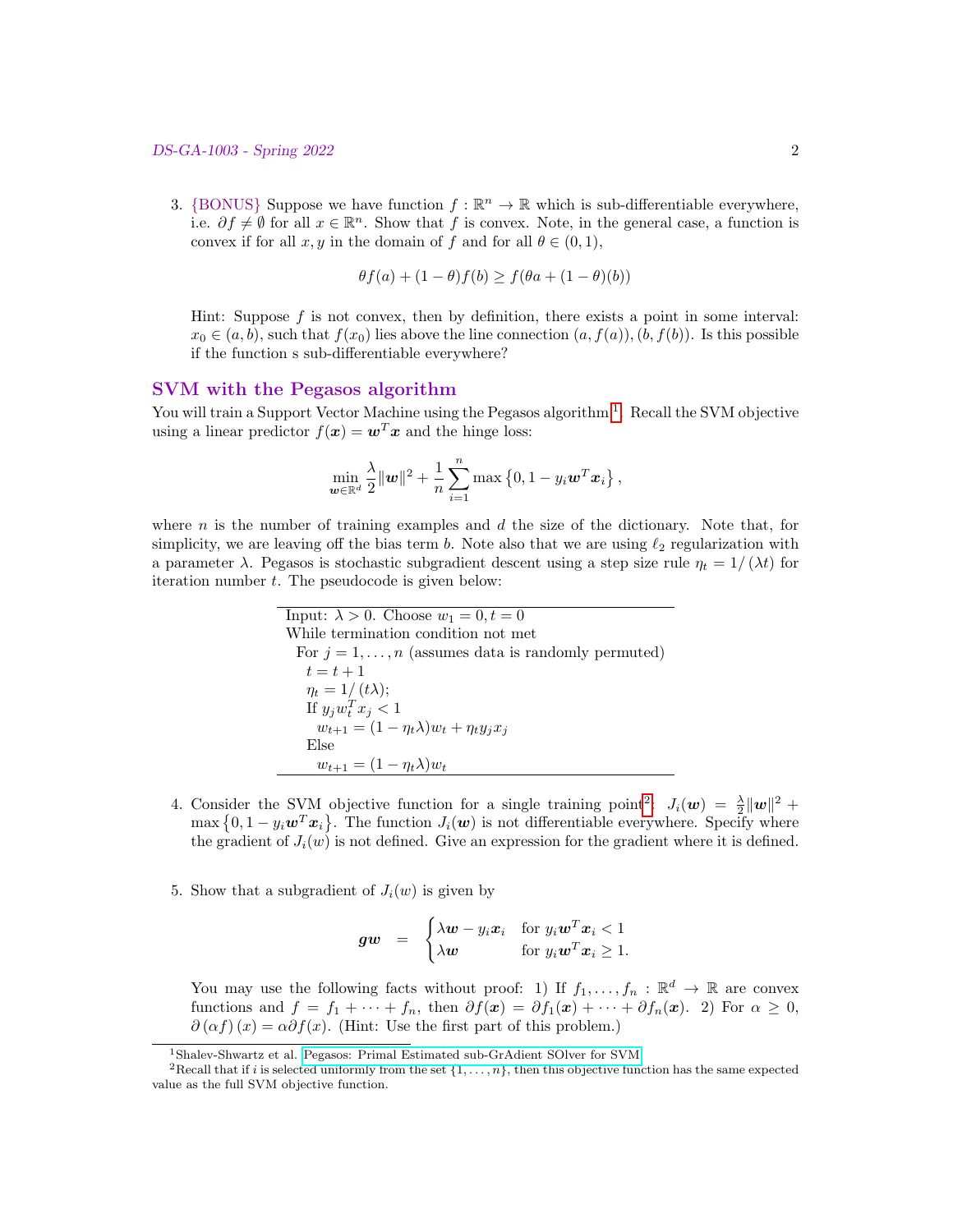Convince yourself that if your step size rule is  $\eta_t = 1/(\lambda t)$ , then doing SGD with the subgradient direction from the previous question is the same as given in the pseudocode.

#### Dataset and sparse representation

We will be using the [Polarity Dataset v2.0,](https://www.cs.cornell.edu/people/pabo/movie-review-data/) constructed by Pang and Lee, provided in the data reviews folder. It has the full text from 2000 movies reviews: 1000 reviews are classified as positive and 1000 as negative. Our goal is to predict whether a review has positive or negative sentiment from the text of the review. Each review is stored in a separate file: the positive reviews are in a folder called "pos", and the negative reviews are in "neg". We have provided some code in utils\_svm\_reviews.py to assist with reading these files. The code removes some special symbols from the reviews and shuffles the data. Load all the data to have an idea of what it looks like.

A usual method to represent text documents in machine learning is with bag-of-words. As hinted above, here every possible word in the dictionnary is a feature, and the value of a word feature for a given text is the number of times that word appears in the text. As most words will not appear in any particular document, many of these counts will be zero. Rather than storing many zeros, we use a sparse representation, in which only the nonzero counts are tracked. The counts are stored in a key/value data structure, such as a dictionary in Python. For example, "Harry Potter and Harry Potter II" would be represented as the following Python dict:  $x = \{ 'Harry': 2,$ 'Potter':2, 'and':1, ' $II':1$ }.

- 6. Write a function that converts an example (a list of words) into a sparse bag-of-words representation. You may find Python's Counter<sup>[3](#page-2-0)</sup> class to be useful here. Note that a Counter is itself a dictionary.
- 7. Load all the data and split it into 1500 training examples and 500 validation examples. Format the training data as a list X<sub>-</sub>train of dictionaries and y<sub>-train</sub> as the list of corresponding 1 or -1 labels. Format the test set similarly.

We will be using linear classifiers of the form  $f(x) = w^T x$ , and we can store the w vector in a sparse format as well, such as  $w=\{^{\prime}\text{minimal}\}\$ :1.3, 'Harry':-1.1, 'viable':-4.2, 'and':2.2, 'product':9.1}. The inner product between w and x would only involve the features that appear in both x and w, since whatever doesn't appear is assumed to be zero. For this example, the inner product would be  $x(Harry) * w(Harry) + x(and) * w(and) = 2*(-1.1)$ + 1\*(2.2). To help you along, utils svm reviews.py includes two functions for working with sparse vectors: 1) a dot product between two vectors represented as dictionaries and 2) a function that increments one sparse vector by a scaled multiple of another vector, which is a very common operation. It is worth reading the code, even if you intend to implement it yourself. You may get some ideas on how to make things faster.

8. Implement the Pegasos algorithm to run on a sparse data representation. The output should be a sparse weight vector  $w$  represented as a dictionary. Note that our Pegasos algorithm starts at  $w = 0$ , which corresponds to an empty dictionary. Note: With this problem, you will need to take some care to code things efficiently. In particular, be aware that making copies of the weight dictionary can slow down your code significantly. If you want to make a copy of your weights (e.g. for checking for convergence), make sure you don't do this more than once per epoch. Also: If you normalize your data in some way,

<span id="page-2-0"></span> $3$ <https://docs.python.org/2/library/collections.html>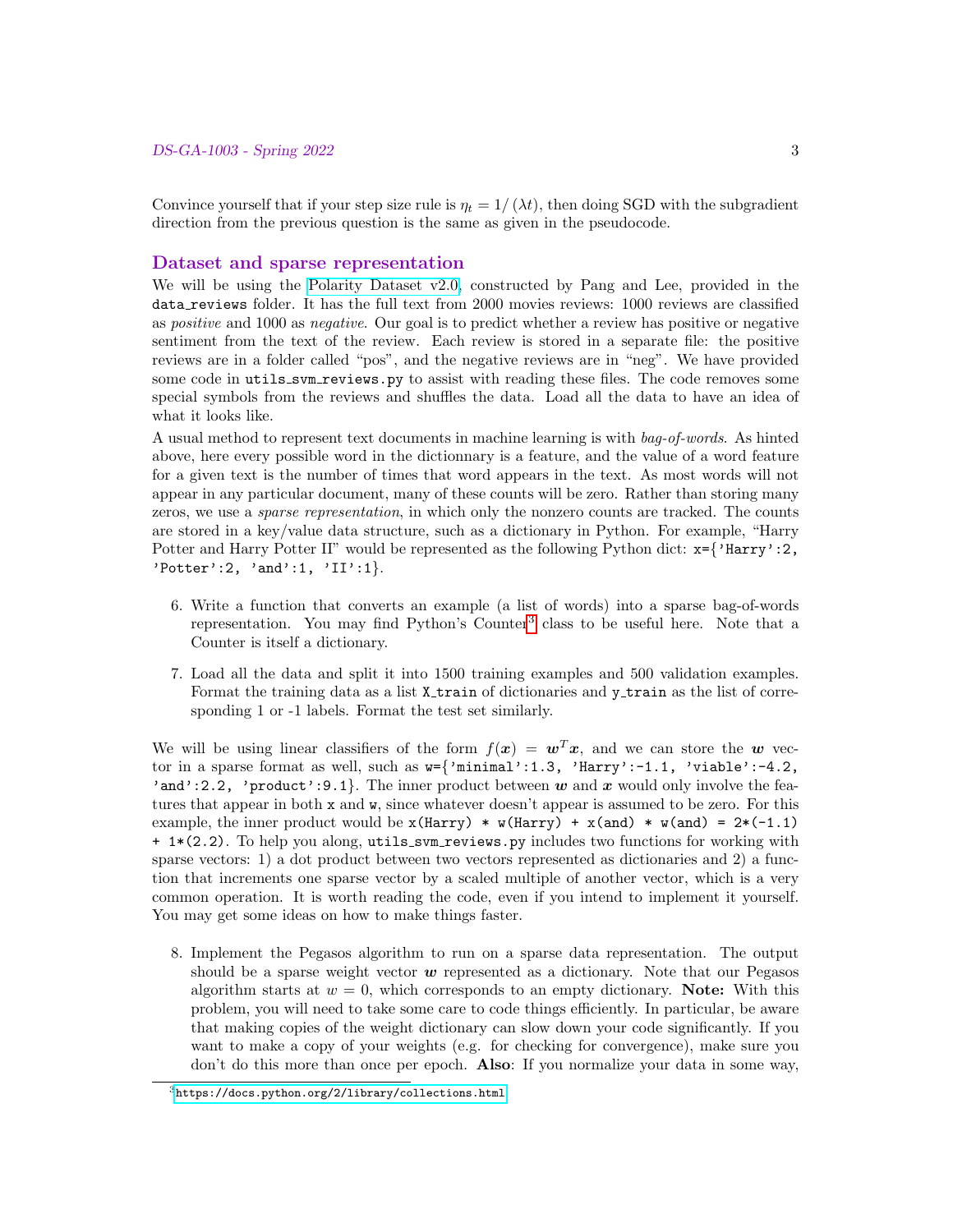be sure not to destroy the sparsity of your data. Anything that starts as 0 should stay at 0.

Note that in every step of the Pegasos algorithm, we rescale every entry of  $w_t$  by the factor  $(1 - \eta_t \lambda)$ . Implementing this directly with dictionaries is very slow. We can make things significantly faster by representing w as  $w = sW$ , where  $s \in \mathbb{R}$  and  $W \in \mathbb{R}^d$ . You can start with  $s = 1$  and W all zeros (i.e. an empty dictionary). Note that both updates (i.e. whether or not we have a margin error) start with rescaling  $w_t$ , which we can do simply by setting  $s_{t+1} = (1 - \eta_t \lambda) s_t.$ 

9. If the update is  $w_{t+1} = (1 - \eta_t \lambda) w_t + \eta_t y_i x_i$ , then verify that the Pegasos update step is equivalent to:

$$
s_{t+1} = (1 - \eta_t \lambda) s_t W_{t+1} = W_t + \frac{1}{s_{t+1}} \eta_t y_j x_j.
$$

Implement the Pegasos algorithm with the  $(s, W)$  representation described above.<sup>[4](#page-3-0)</sup>

- 10. Run both implementations of Pegasos on the training data for a couple epochs. Make sure your implementations are correct by verifying that the two approaches give essentially the same result. Report on the time taken to run each approach.
- 11. Write a function classification error that takes a sparse weight vector w, a list of sparse vectors X and the corresponding list of labels y, and returns the fraction of errors when predicting  $y_i$  using sign( $\mathbf{w}^T \mathbf{x}_i$ ). In other words, the function reports the 0-1 loss of the linear predictor  $f(x) = \boldsymbol{w}^T \boldsymbol{x}$ .
- 12. Search for the regularization parameter that gives the minimal percent error on your test set. You should now use your faster Pegasos implementation, and run it to convergence. A good search strategy is to start with a set of regularization parameters spanning a broad range of orders of magnitude. Then, continue to zoom in until you're convinced that additional search will not significantly improve your test performance. Plot the test errors you obtained as a function of the parameters  $\lambda$  you tested. (Hint: the error you get with the best regularization should be closer to 15% than 20%. If not, maybe you did not train to convergence.)

## Error Analysis

Recall that the *score* is the value of the prediction  $f(x) = w^T x$ . We like to think that the magnitude of the score represents the confidence of the prediction. This is something we can directly verify or refute.

13. {BONUS} Break the predictions on the test set into groups based on the score (you can play with the size of the groups to get a result you think is informative). For each group,

<span id="page-3-0"></span><sup>&</sup>lt;sup>4</sup>There is one subtle issue with the approach described above: if we ever have  $1 - \eta_t \lambda = 0$ , then  $s_{t+1} = 0$ , and we'll have a divide by 0 in the calculation for  $W_{t+1}$ . This only happens when  $\eta_t = 1/\lambda$ . With our step-size rule of  $\eta_t = 1/(\lambda t)$ , it happens exactly when  $t = 1$ . So one approach is to just start at  $t = 2$ . More generically, note that if  $s_{t+1} = 0$ , then  $w_{t+1} = 0$ . Thus an equivalent representation is  $s_{t+1} = 1$  and  $W = 0$ . Thus if we ever get  $s_{t+1} = 0$ , simply set it back to 1 and reset  $W_{t+1}$  to zero, which is an empty dictionary in a sparse representation.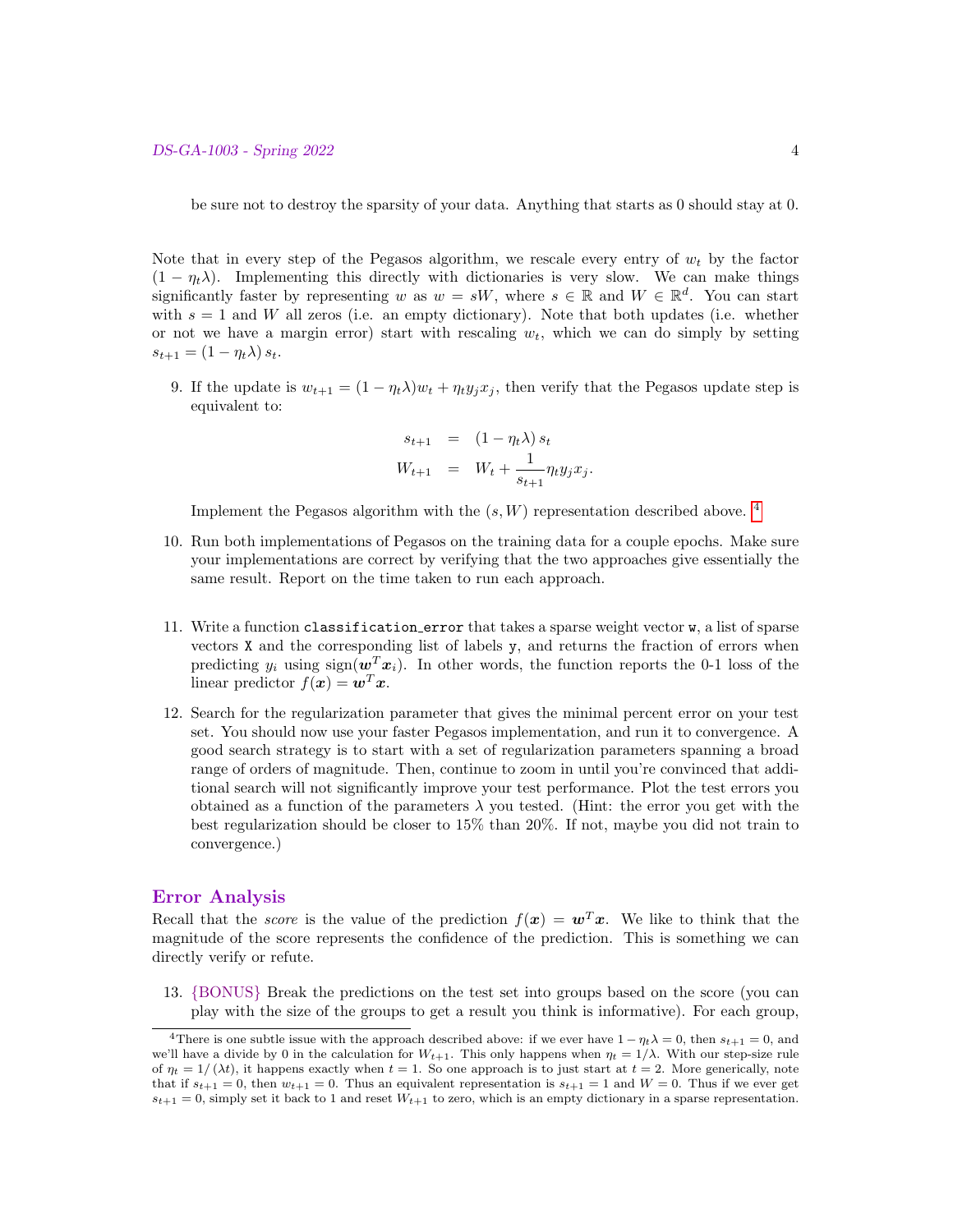examine the percentage error. You can make a table or graph. Summarize the results. Is there a correlation between higher magnitude scores and accuracy?

In natural language processing one can often interpret why a model has performed well or poorly on a specific example. The first step in this process is to look closely at the errors that the model makes.

14. (Optional) Choose an input example  $\boldsymbol{x} = (x_1, \ldots, x_d) \in \mathbb{R}^d$  that the model got wrong. We want to investigate what features contributed to this incorrect prediction. One way to rank the importance of the features to the decision is to sort them by the size of their contributions to the score. That is, for each feature we compute  $|w_i x_i|$ , where  $w_i$  is the weight of the *i*th feature in the prediction function, and  $x_i$  is the value of the *i*th feature in the input x. Create a table of the most important features, sorted by  $|w_i x_i|$ , including the feature name, the feature value  $x_i$ , the feature weight  $w_i$ , and the product  $w_i x_i$ . Attempt to explain why the model was incorrect. Can you think of a new feature that might be able to fix the issue? Include a short analysis for at least 2 incorrect examples. Can you think of new features that might help fix a problem? (Think of making groups of words.)

## 2 Kernel Methods

## 2.1 Kernelization review

Consider the following optimization problem on a data set  $(x_1, y_1), \ldots, (x_n, y_n) \in \mathbb{R}^d \times \mathcal{Y}$ :

$$
\min_{w \in \mathbb{R}^d} R\left(\sqrt{\langle \boldsymbol{w}, \boldsymbol{w} \rangle}\right) + L\left(\langle \boldsymbol{w}, \boldsymbol{x}_1 \rangle, \ldots, \langle \boldsymbol{w}, \boldsymbol{x}_n \rangle\right),
$$

where  $w, x_1, \ldots, x_n \in \mathbb{R}^d$ , and  $\langle \cdot, \cdot \rangle$  is the standard inner product on  $\mathbb{R}^d$ . The function R:  $[0,\infty) \to \mathbb{R}$  is nondecreasing and gives us our regularization term, while  $L : \mathbb{R}^n \to \mathbb{R}$  is arbitrary<sup>[5](#page-4-0)</sup> and gives us our loss term. We noted in lecture that this general form includes soft-margin SVM and ridge regression, though not lasso regression. Using the representer theorem, we showed if the optimization problem has a solution, there is always a solution of the form  $w = \sum_{i=1}^{n} \alpha_i x_i$ , for some  $\alpha \in \mathbb{R}^n$ . Plugging this into the our original problem, we get the following "kernelized" optimization problem:

$$
\min_{\alpha \in \mathbb{R}^n} R\left(\sqrt{\alpha^T K \alpha}\right) + L\left(K \alpha\right),\
$$

where  $K \in \mathbb{R}^{n \times n}$  is the Gram matrix (or "kernel matrix") defined by  $K_{ij} = k(\boldsymbol{x}_i, \boldsymbol{x}_j) = \langle \boldsymbol{x}_i, \boldsymbol{x}_j \rangle$ . Predictions are given by

$$
f(x) = \sum_{i=1}^{n} \alpha_i k(\boldsymbol{x}_i, \boldsymbol{x}),
$$

and we can recover the original  $\mathbf{w} \in \mathbb{R}^d$  by  $\mathbf{w} = \sum_{i=1}^n \alpha_i \mathbf{x}_i$ . The kernel trick is to swap out occurrences of the kernel  $k$  (and the corresponding Gram matrix

K) with another kernel. For example, we could replace  $k(x_i, x_j) = \langle x_i, x_j \rangle$  by  $k'(x_i, x_j) =$ 

<span id="page-4-0"></span> $5$ You may be wondering "Where are the  $y_i$ 's?". They're built into the function L. For example, a square loss on a training set of size 3 could be represented as  $L(s_1, s_2, s_3) = \frac{1}{3} \left[ (s_1 - y_1)^2 + (s_2 - y_2)^2 + (s_3 - y_3)^3 \right]$ , where each  $s_i$  stands for the *i*<sup>th</sup> prediction  $\langle w, x_i \rangle$ .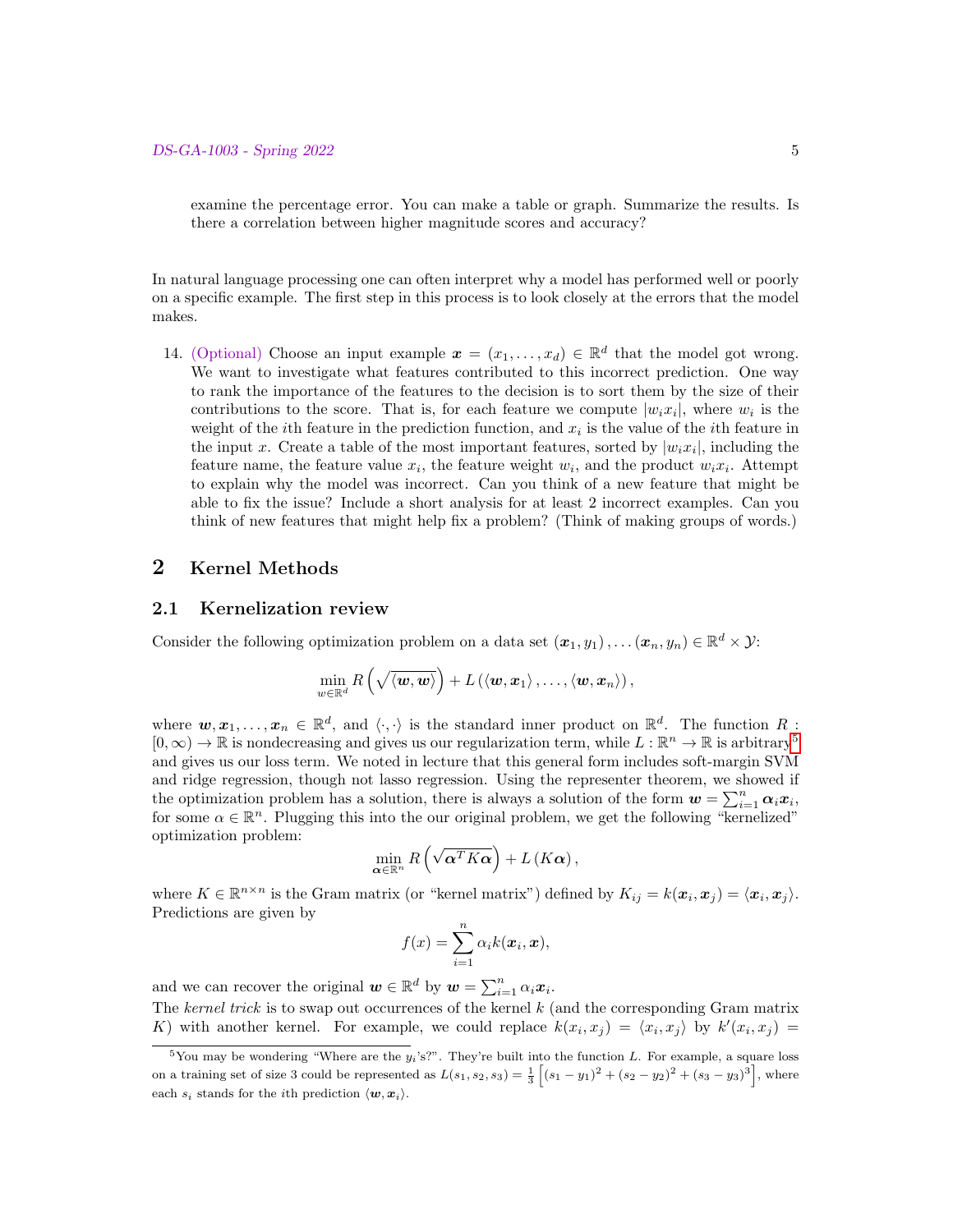$\langle \psi(x_i), \psi(x_j) \rangle$  for an arbitrary feature mapping  $\psi : \mathbb{R}^d \to \mathbb{R}^d$ . In this case, the recovered  $w \in \mathbb{R}^d$ would be  $w = \sum_{i=1}^n \alpha_i \psi(x_i)$  and predictions would be  $\langle w, \psi(x_i) \rangle$ .

More interestingly, we can replace k by another kernel  $k''(\mathbf{x}_i, \mathbf{x}_j)$  for which we do not even know or cannot explicitly write down a corresponding feature map  $\psi$ . Our main example of this is the RBF kernel

$$
k(x, x') = \exp\left(-\frac{\|x - x'\|^2}{2\sigma^2}\right),\,
$$

for which the corresponding feature map  $\psi$  is infinite dimensional. In this case, we cannot recover w since it would be infinite dimensional. Predictions must be done using  $\alpha \in \mathbb{R}^n$ , with  $f(x) = \sum_{i=1}^{n} \alpha_i k(\boldsymbol{x}_i, \boldsymbol{x}).$ 

Your implementation of kernelized methods below should not make any reference to  $w$  or to a feature map  $\psi$ . Your learning routine should return  $\alpha$ , rather than  $\psi$ , and your prediction function should also use  $\alpha$  rather than w. This will allow us to work with kernels that correspond to infinite-dimensional feature vectors.

## 2.2 Kernel problems

## Ridge Regression: Theory

Suppose our input space is  $\mathcal{X}=\mathbb{R}^d$  and our output space is  $\mathcal{Y}=\mathbb{R}$ . Let  $\mathcal{D}=\{(\boldsymbol{x}_1,y_1),\ldots,(\boldsymbol{x}_n,y_n)\}$ be a training set from  $\mathcal{X} \times \mathcal{Y}$ . We'll use the "design matrix"  $X \in \mathbb{R}^{n \times d}$ , which has the input vectors as rows:

$$
X = \begin{pmatrix} -x_1 - \\ \vdots \\ -x_n - \end{pmatrix}.
$$

Recall the ridge regression objective function:

$$
J(\bm{w}) = ||X\bm{w} - y||^2 + \lambda ||\bm{w}||^2,
$$

for  $\lambda > 0$ .

- 15. Show that for w to be a minimizer of  $J(\mathbf{w})$ , we must have  $X^T X \mathbf{w} + \lambda I \mathbf{w} = X^T y$ . Show that the minimizer of  $J(\boldsymbol{w})$  is  $\boldsymbol{w} = (X^T X + \lambda I)^{-1} X^T y$ . Justify that the matrix  $X^T X + \lambda I$ is invertible, for  $\lambda > 0$ . (You should use properties of positive (semi)definite matrices. If you need a reminder look up the Appendix.)
- 16. Rewrite  $X^T X w + \lambda I w = X^T y$  as  $w = \frac{1}{\lambda} (X^T y X^T X w)$ . Based on this, show that we can write  $w = X^T \alpha$  for some  $\alpha$ , and give an expression for  $\alpha$ .
- 17. Based on the fact that  $w = X^T \alpha$ , explain why we say w is "in the span of the data."
- 18. Show that  $\alpha = (\lambda I + XX^T)^{-1}y$ . Note that  $XX^T$  is the kernel matrix for the standard vector dot product. (Hint: Replace w by  $X^T$  a in the expression for  $\alpha$ , and then solve for α.)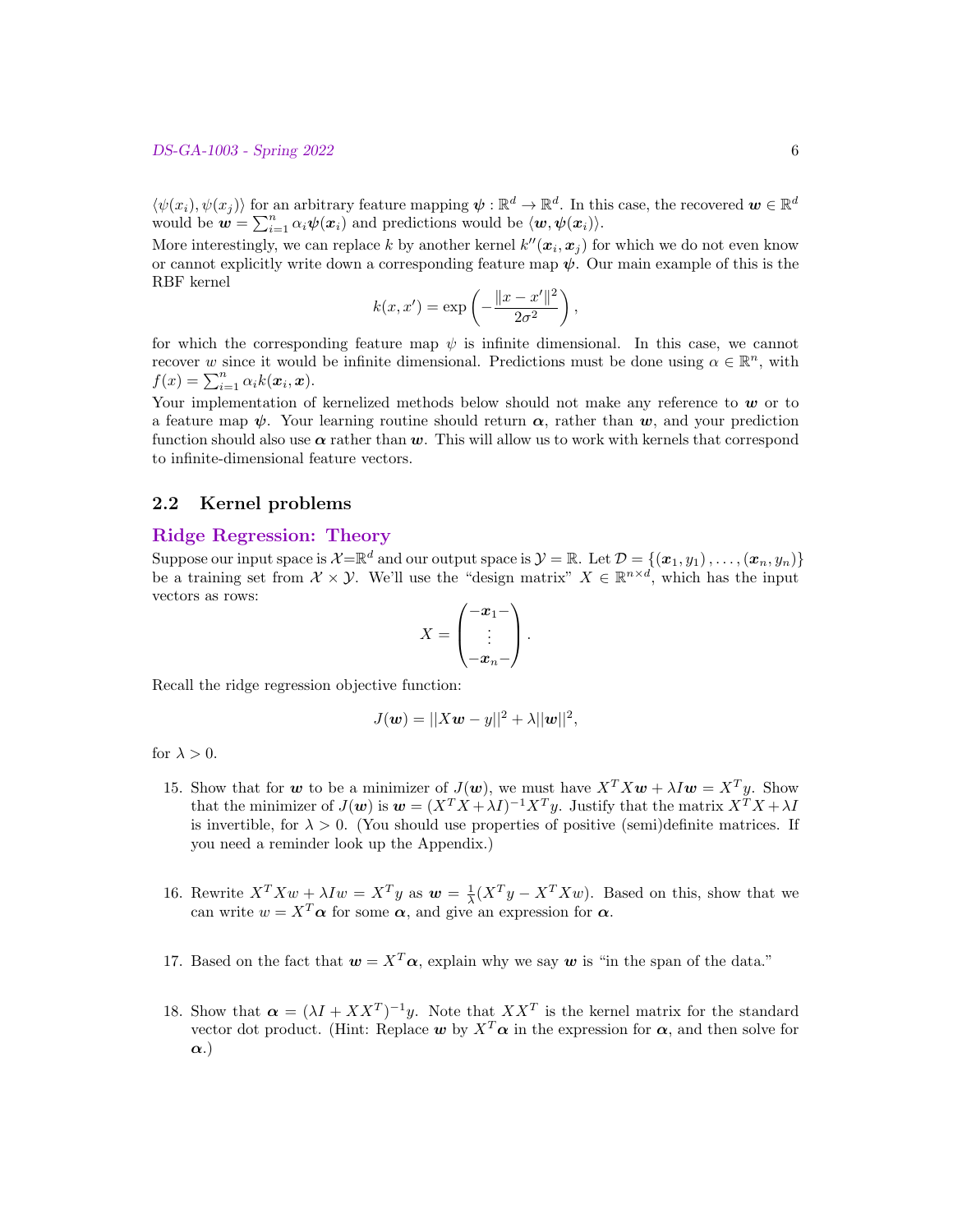#### DS-GA-1003 - Spring 2022 7

- 19. Give a kernelized expression for the  $X\mathbf{w}$ , the predicted values on the training points. (Hint: Replace  $w$  by  $X^T \alpha$  and  $\alpha$  by its expression in terms of the kernel matrix  $XX^T$ .)
- 20. Give an expression for the prediction  $f(x) = x^T w^*$  for a new point x, not in the training set. The expression should only involve x via inner products with other  $x$ 's. (Hint: It is often convenient to define the column vector

$$
k_{\boldsymbol{x}}=\begin{pmatrix}\boldsymbol{x}^T\boldsymbol{x}_1 \\ \vdots \\ \boldsymbol{x}^T\boldsymbol{x}_n\end{pmatrix}
$$

to simplify the expression.)

## Kernels and Kernel Machines

There are many different families of kernels. So far we spoken about linear kernels, RBF/Gaussian kernels, and polynomial kernels. The last two kernel types have parameters. In this section, we'll implement these kernels in a way that will be convenient for implementing our kernelized ridge regression later on. For simplicity, we will assume that our input space is  $\mathcal{X} = \mathbb{R}$ . This allows us to represent a collection of n inputs in a matrix  $X \in \mathbb{R}^{n \times 1}$ . You should now refer to the jupyter notebook skeleton code kernels.ipynb.

- 21. Write functions that compute the RBF kernel  $k_{RBF(\sigma)}(x, x') = \exp(-||x x'||^2/(2\sigma^2))$ and the polynomial kernel  $k_{poly(a,d)}(x, x') = (a + \langle x, x' \rangle)^d$ . The linear kernel  $k_{linear}(x, x') =$  $\langle x, x' \rangle$ , has been done for you in the support code. Your functions should take as input two matrices  $W \in \mathbb{R}^{n_1 \times d}$  and  $X \in \mathbb{R}^{n_2 \times d}$  and should return a matrix  $M \in \mathbb{R}^{n_1 \times n_2}$  where  $M_{ij} = k(W_i, X_j)$ . In words, the  $(i, j)$ 'th entry of M should be kernel evaluation between  $w_i$  (the ith row of W) and  $x_j$  (the jth row of X). For the RBF kernel, you may use the scipy function cdist(X1,X2,'sqeuclidean') in the package scipy.spatial.distance.
- 22. Use the linear kernel function defined in the code to compute the kernel matrix on the set of points  $x_0 \in \mathcal{D}_X = \{-4, -1, 0, 2\}$ . Include both the code and the output.
- 23. Suppose we have the data set  $\mathcal{D}_{X,y} = \{(-4,2), (-1,0), (0,3), (2,5)\}$  (in each set of parentheses, the first number is the value of  $x_i$  and the second number the corresponding value of the target  $y_i$ ). Then by the representer theorem, the final prediction function will be in the span of the functions  $x \mapsto k(x_0, x)$  for  $x_0 \in \mathcal{D}_X = \{-4, -1, 0, 2\}$ . This set of functions will look quite different depending on the kernel function we use. The set of functions  $x \mapsto k_{\text{linear}}(x_0, x)$  for  $x_0 \in \mathcal{X}$  and for  $x \in [-6, 6]$  has been provided for the linear kernel.
	- (a) Plot the set of functions  $x \mapsto k_{\text{poly}(1,3)}(x_0, x)$  for  $x_0 \in \mathcal{D}_X$  and for  $x \in [-6, 6]$ .
	- (b) Plot the set of functions  $x \mapsto k_{\text{RBF}(1)}(x_0, x)$  for  $x_0 \in \mathcal{X}$  and for  $x \in [-6, 6]$ .

Note that the values of the parameters of the kernels you should use are given in their definitions in (a) and (b).

24. By the representer theorem, the final prediction function will be of the form  $f(x)$  $\sum_{i=1}^n \alpha_i k(x_i, x)$ , where  $x_1, \ldots, x_n \in \mathcal{X}$  are the inputs in the training set. We will use the class Kernel Machine in the skeleton code to make prediction with different kernels.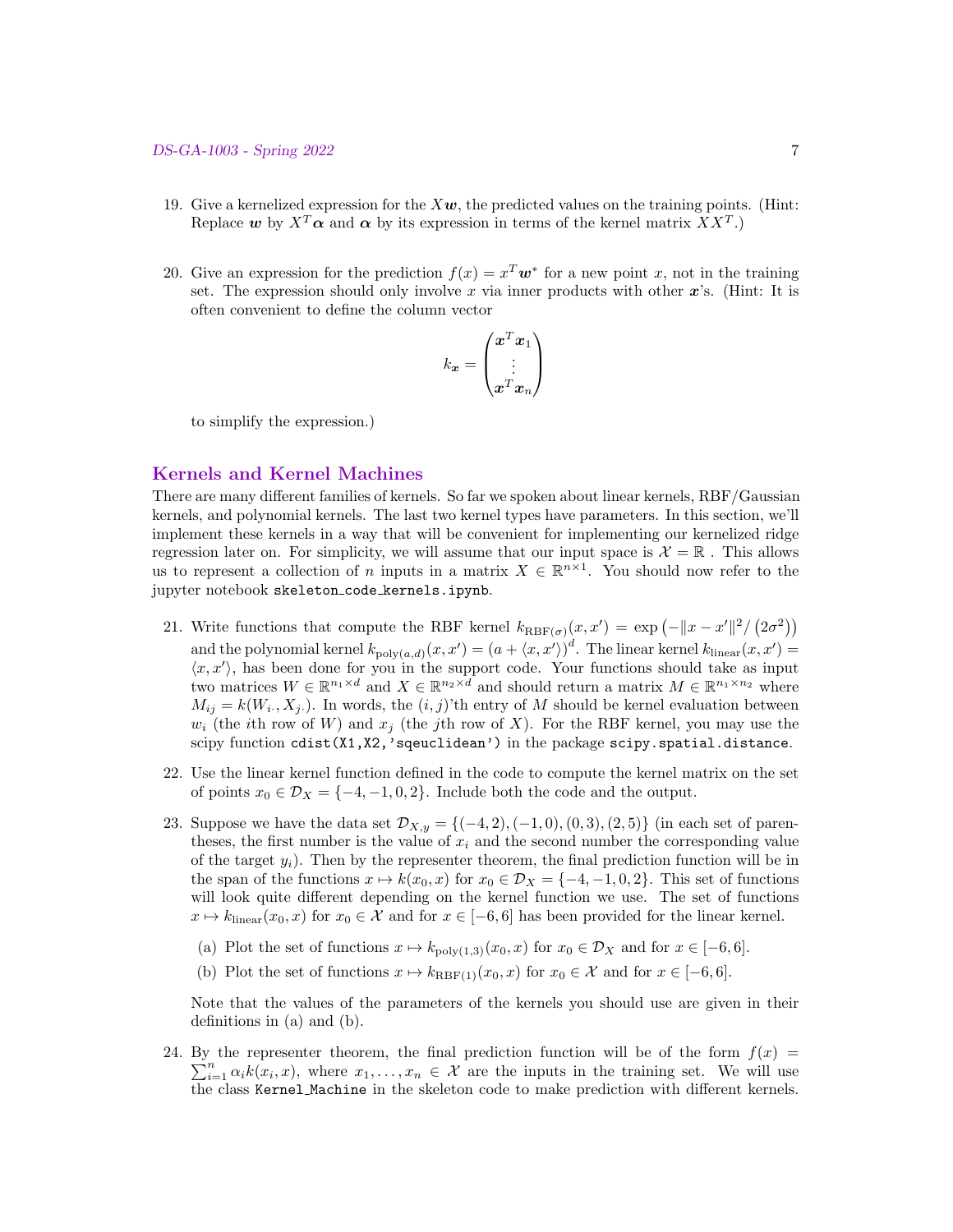Complete the predict function of the class Kernel Machine. Construct a Kernel Machine object with the RBF kernel (sigma=1), with prototype points at  $-1, 0, 1$  and corresponding weights  $\alpha_i$  1, -1, 1. Plot the resulting function.

Note: For this last problem, and for other problems below, it may be helpful to use [par](https://en.wikipedia.org/wiki/Partial_application)[tial application](https://en.wikipedia.org/wiki/Partial_application) on your kernel functions. For example, if your polynomial kernel function has signature polynomial kernel(W, X, offset, degree), you can write  $k =$  functools. partial(polynomial kernel, offset=2, degree=2), and then a call to k(W,X) is equivalent to polynomial kernel(W, X, offset=2, degree=2), the advantage being that the extra parameter settings are built into  $k(W, X)$ . This can be convenient so that you can have a function that just takes a kernel function  $k(W, X)$  and doesn't have to worry about the parameter settings for the kernel.

## Kernel Ridge Regression: Practice

In the zip file for this assignment, we provide a training krr-train.txt and test set krr-test.txt for a one-dimensional regression problem, in which  $\mathcal{X} = \mathcal{Y} = \mathcal{A} = \mathbb{R}$ . Fitting this data using kernelized ridge regression, we will compare the results using several different kernel functions. Because the input space is one-dimensional, we can easily visualize the results.

- 25. Plot the training data. You should note that while there is a clear relationship between  $x$ and y, the relationship is not linear.
- 26. In a previous problem, we showed that in kernelized ridge regression, the final prediction function is  $f(\mathbf{x}) = \sum_{i=1}^{n} \alpha_i k(\mathbf{x}_i, \mathbf{x})$ , where  $\alpha = (\lambda I + K)^{-1}y$  and  $K \in \mathbb{R}^{n \times n}$  is the kernel matrix of the training data:  $K_{ij} = k(x_i, x_j)$ , for  $x_1, \ldots, x_n$ . In terms of kernel machines,  $\alpha_i$  is the weight on the kernel function evaluated at the training point  $x_i$ . Complete the function train kernel ridge regression so that it performs kernel ridge regression and returns a Kernel Machine object that can be used for predicting on new points.
- 27. Use the code provided to plot your fits to the training data for the RBF kernel with a fixed regularization parameter of 0.0001 for 3 different values of sigma: 0.01, 0.1, and 1.0. What values of sigma do you think would be more likely to over fit, and which less?
- 28. Use the code provided to plot your fits to the training data for the RBF kernel with a fixed sigma of 0.02 and 4 different values of the regularization parameter  $\lambda$ : 0.0001, 0.01, 0.1, and 2.0. What happens to the prediction function as  $\lambda \to \infty$ ?
- 29. {BONUS} Find the best hyperparameter settings (including kernel parameters and the regularization parameter) for each of the kernel types. Summarize your results in a table, which gives training error and test error for each setting. Include in your table the best settings for each kernel type, as well as nearby settings that show that making small change in any one of the hyperparameters in either direction will cause the performance to get worse. You should use average square loss on the test set to rank the parameter settings. To make things easier for you, we have provided an sklearn wrapper for the kernel ridge regression function we have created so that you can use sklearn's GridSearchCV. Note: Because of the small dataset size, these models can be fit extremely fast, so there is no excuse for not doing extensive hyperparameter tuning.
- 30. {BONUS} Plot your best fitting prediction functions using the polynomial kernel and the RBF kernel. Use the domain  $x \in (-0.5, 1.5)$ . Comment on the results.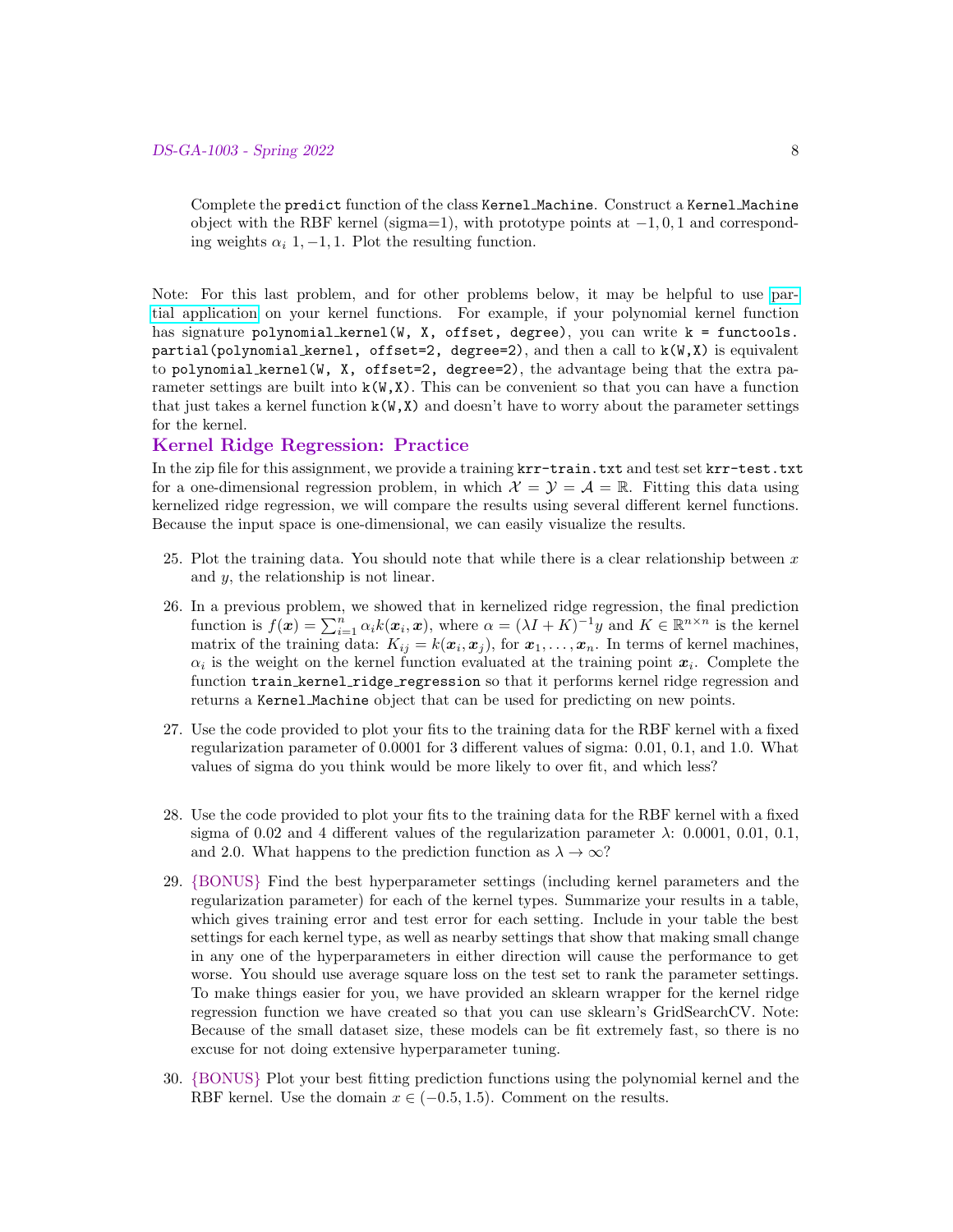31. {BONUS} The data for this problem was generated as follows: A function  $f : \mathbb{R} \to \mathbb{R}$ was chosen. Then to generate a point  $(x, y)$ , we sampled x uniformly from  $(0, 1)$  and we sampled  $\epsilon \sim \mathcal{N}(0, 0.1^2)$  (so  $var(\epsilon) = 0.1^2$ ). The final point is  $(x, f(x) + \epsilon)$ . What is the Bayes decision function and the Bayes risk for the loss function  $\ell(\hat{y}, y) = (\hat{y} - y)^2$ .

# 3 Kernel SVMs with Kernelized Pegasos (Optional)

- 32. Load the SVM training svm-train.txt and svm-test.txt test data from the zip file. Plot the training data using the code supplied. Are the data linearly separable? Quadratically separable? What if we used some RBF kernel?
- 33. Unlike for kernel ridge regression, there is no closed-form solution for SVM classification (kernelized or not). Implement kernelized Pegasos. Because we are not using a sparse representation for this data, you will probably not see much gain by implementing the "optimized" versions described in the problems above.
- 34. Find the best hyperparameter settings (including kernel parameters and the regularization parameter) for each of the kernel types. Summarize your results in a table, which gives training error and test error (i.e. average  $0/1$  loss) for each setting. Include in your table the best settings for each kernel type, as well as nearby settings that show that making small change in any one of the hyperparameters in either direction will cause the performance to get worse. You should use the  $0/1$  loss on the test set to rank the parameter settings.
- 35. Plot your best fitting prediction functions using the linear, polynomial, and the RBF kernel. The code provided may help.

# Appendix

Here we are recalling important properties of positive (semi)definite matrices. The exercises below are for revisions for student who may not feel comfortable with these notions. None of the appendix is for credit.

# A Positive Semidefinite Matrices (not for credit)

In statistics and machine learning, we use positive semidefinite matrices a lot. Let's recall some definitions from linear algebra that will be useful here:

**Definition.** A set of vectors  $\{x_1, \ldots, x_n\}$  is **orthonormal** if  $\langle x_i, x_i \rangle = 1$  for any  $i \in \{1, \ldots, n\}$ (i.e.  $x_i$  has unit norm), and for any  $i, j \in \{1, ..., n\}$  with  $i \neq j$  we have  $\langle x_i, x_j \rangle = 0$  (i.e.  $x_i$  and  $x_i$  are orthogonal).

Note that if the vectors are column vectors in a Euclidean space, we can write this as  $x_i^T x_j =$  $1i \neq j$  for all  $i, j \in \{1, \ldots, n\}.$ 

Definition. A matrix is orthogonal if it is a square matrix with orthonormal columns.

It follows from the definition that if a matrix  $M \in \mathbb{R}^{n \times n}$  is orthogonal, then  $M^{T} M = I$ , where I is the  $n \times n$  identity matrix. Thus  $M^T = M^{-1}$ , and so  $MM^T = I$  as well.

**Definition.** A matrix M is symmetric if  $M = M<sup>T</sup>$ .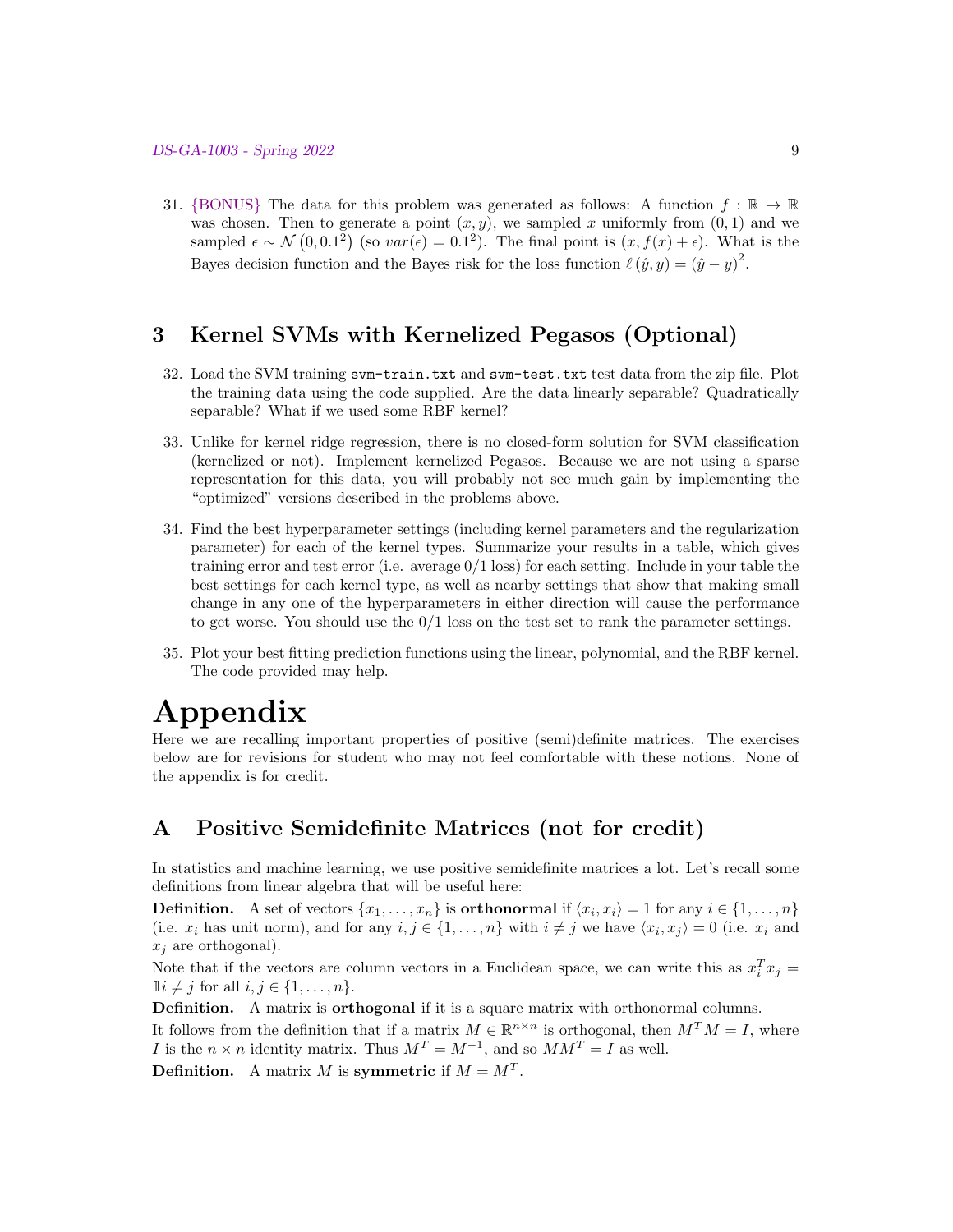**Definition.** For a square matrix M, if  $Mv = \lambda v$  for some column vector v and scalar  $\lambda$ , then v is called an eigenvector of M and  $\lambda$  is the corresponding eigenvalue.

**Theorem.** [Spectral Theorem]A real, symmetric matrix  $M \in \mathbb{R}^{n \times n}$  can be diagonalized as  $M = Q \Sigma Q^T$ , where  $Q \in \mathbb{R}^{n \times n}$  is an orthogonal matrix whose columns are a set of orthonormal eigenvectors of M, and  $\Sigma$  is a diagonal matrix of the corresponding eigenvalues.

**Definition.** A real, symmetric matrix  $M \in \mathbb{R}^{n \times n}$  is **positive semidefinite (psd)** if for any  $x \in \mathbb{R}^n$ ,

$$
x^T M x \ge 0.
$$

Note that unless otherwise specified, when a matrix is described as positive semidefinite, we are implicitly assuming it is real and symmetric (or complex and Hermitian in certain contexts, though not here).

As an exercise in matrix multiplication, note that for any matrix A with columns  $a_1, \ldots, a_d$ , that is

$$
A = \begin{pmatrix} | & & | \\ a_1 & \cdots & a_d \\ | & & | \end{pmatrix} \in \mathbb{R}^{n \times d},
$$

we have

$$
A^T M A = \begin{pmatrix} a_1^T M a_1 & a_1^T M a_2 & \cdots & a_1^T M a_d \\ a_2^T M a_1 & a_2^T M a_2 & \cdots & a_2^T M a_d \\ \vdots & \vdots & \cdots & \vdots \\ a_d^T M a_1 & a_d^T M a_2 & \cdots & a_d^T M a_d \end{pmatrix}.
$$

So M is psd if and only if for any  $A \in \mathbb{R}^{n \times d}$ , we have  $diag(A^T M A) = (a_1^T M a_1, \dots, a_d^T M a_d)^T \succeq$ 0, where  $\succeq$  is elementwise inequality, and 0 is a  $d \times 1$  column vector of 0's.

- 1. Use the definition of a psd matrix and the spectral theorem to show that all eigenvalues of a positive semidefinite matrix M are non-negative. [Hint: By Spectral theorem,  $\Sigma = Q^T M Q$ for some Q. What if you take  $A = Q$  in the "exercise in matrix multiplication" described above?]
- 2. In this problem, we show that a psd matrix is a matrix version of a non-negative scalar, in that they both have a "square root". Show that a symmetric matrix  $M$  can be expressed as  $M = BB^T$  for some matrix B, if and only if M is psd. [Hint: To show  $M = BB^T$ implies M is psd, use the fact that for any vector  $v, v^T v \geq 0$ . To show that M psd implies  $M = BB<sup>T</sup>$  for some B, use the Spectral Theorem.]

# B Positive Definite Matrices (not for credit)

**Definition.** A real, symmetric matrix  $M \in \mathbb{R}^{n \times n}$  is **positive definite** (spd) if for any  $x \in \mathbb{R}^n$ with  $x \neq 0$ ,

$$
x^T M x > 0.
$$

1. Show that all eigenvalues of a symmetric positive definite matrix are positive. [Hint: You can use the same method as you used for psd matrices above.]